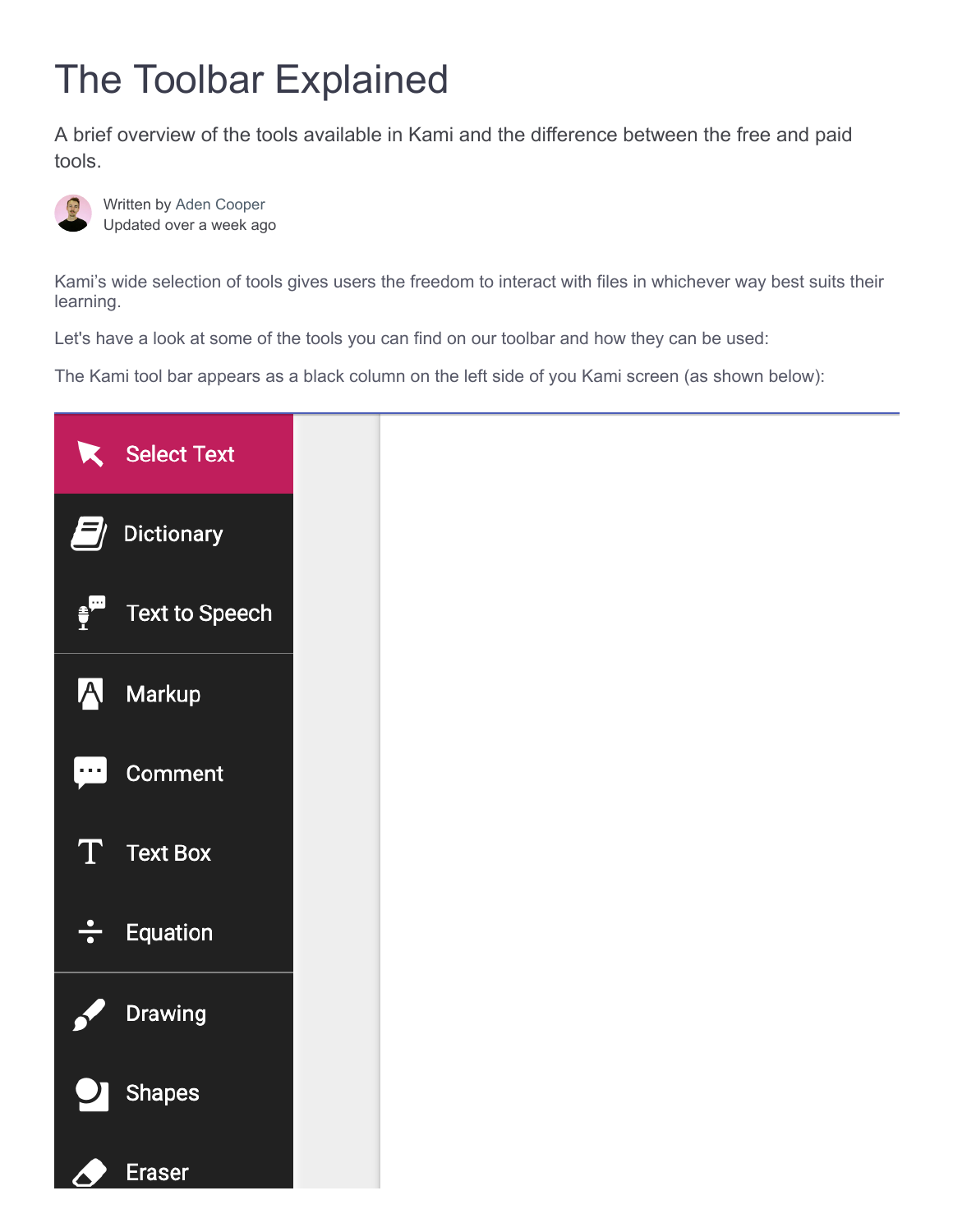

## Kami Free Version Tools

## **The Select Text Tool**

This Tool allows you to interact with the file without creating annotations. This is mainly used for copying and pasting text from the page.



## **The Mark-Up Tools**

The tools designed for marking up the underlying text in a PDF are grouped into the Mark-up Option of the Tool Bar. A more detailed overview can be found [here](https://help.kamiapp.com/en/articles/2945166-the-mark-up-tools).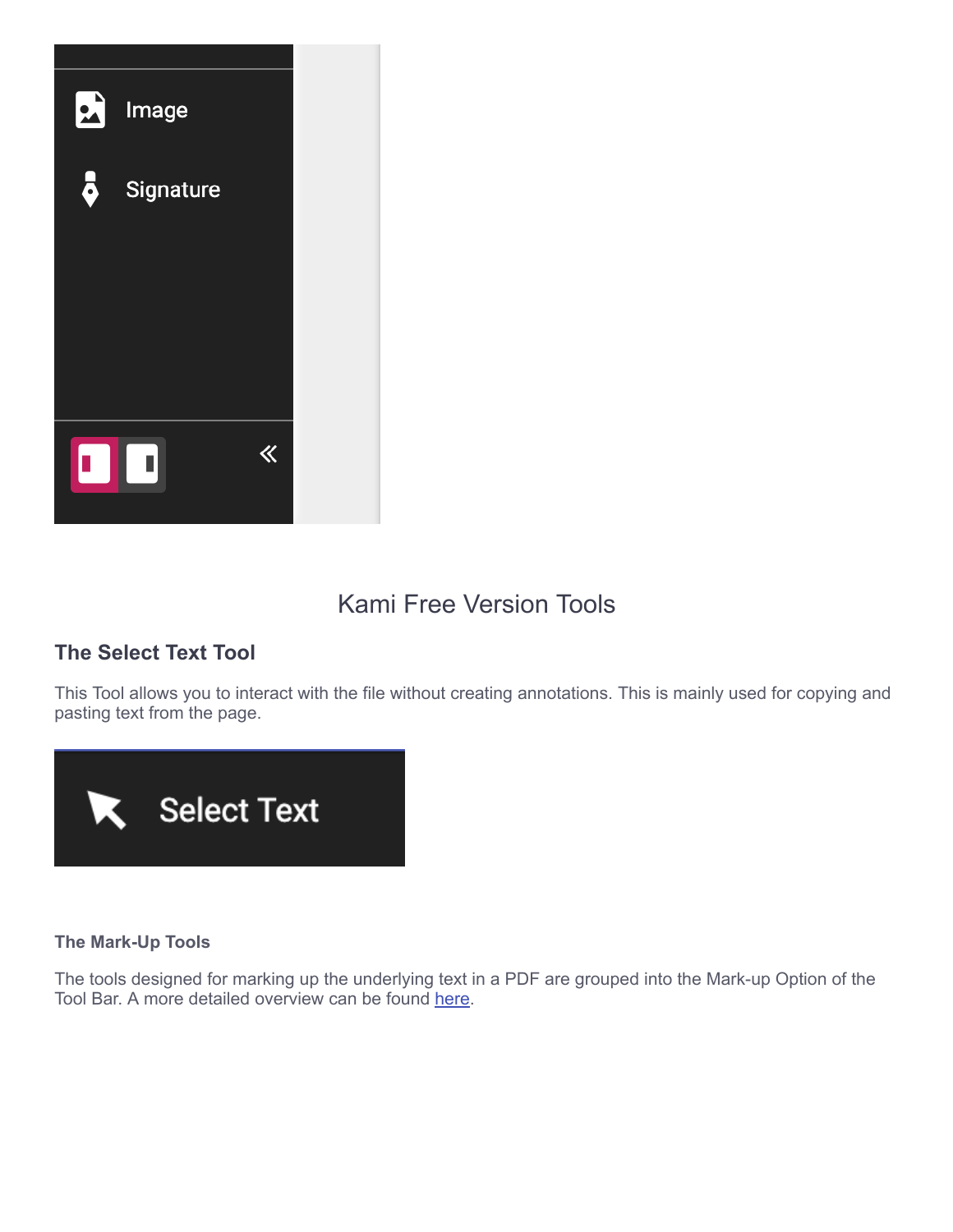

## **The Highlight Tool**

This tool allows you to highlight text throughout a file by clicking and dragging across it.



You can free draw a rectangle over text to highlight paragraphs or images by selecting the 'Box Highlighter' option.



## **The Strikethrough Tool**

The Strikethrough Tool allows you to strikethrough text. This is mainly useful for those editing or proofreading a document.



## **The Underline Tool**

The underline tool can be used to help emphasize a point or draw attention to the area.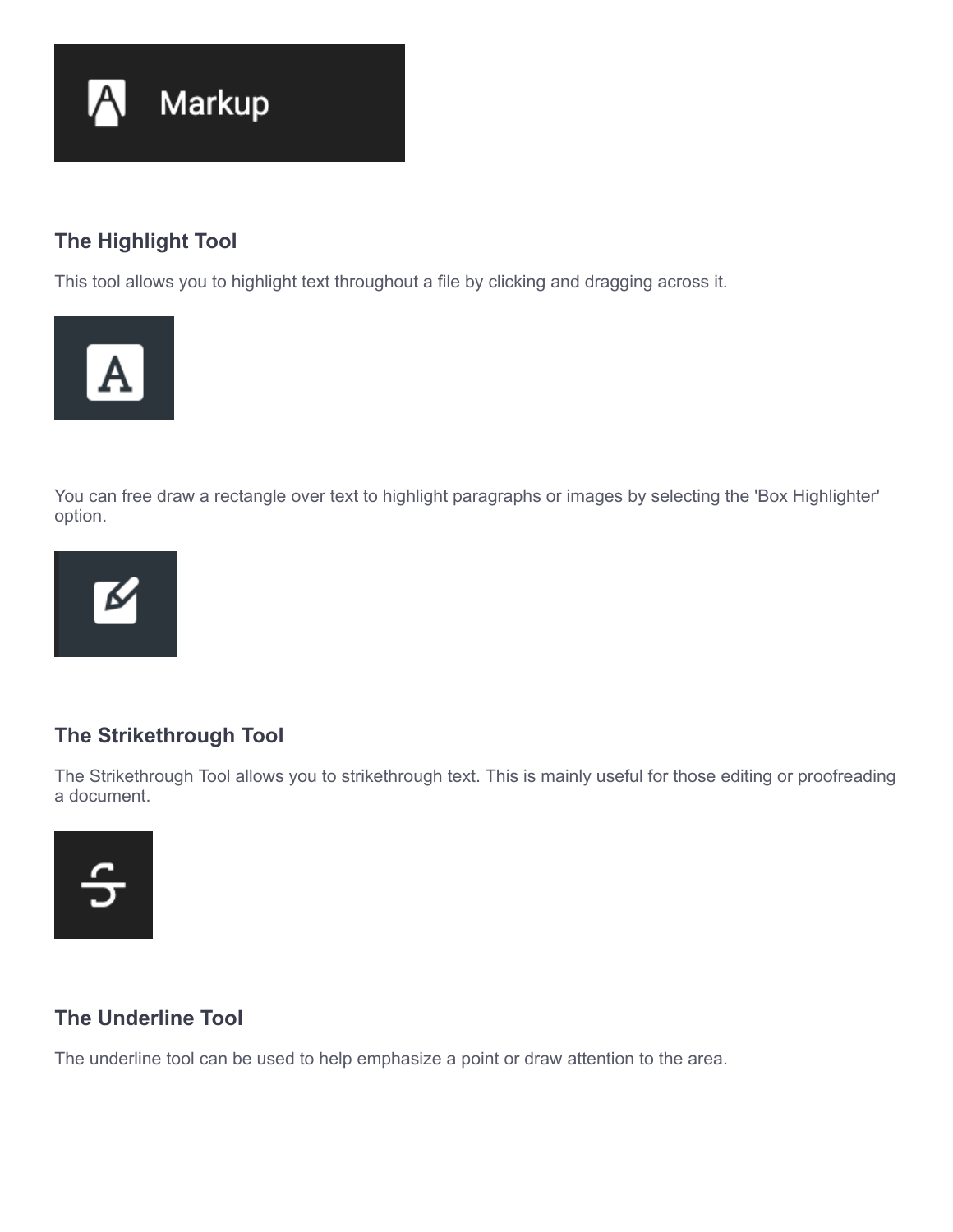## **Text Comment Tool**

Similar to the Highlight Tool, this tool can be used to highlight a section of text, automatically bringing up an annotation box for you to input your comments.



The Comment Tool also allows you to add Video and Audio Comments (the Video and Audio comments are paid features). A detailed overview can be found [here](https://help.kamiapp.com/en/articles/2945241-the-comment-tools).

## **The Insert Text Box Tool**

This tool allows you to place text boxes anywhere in their document, perfect for filling in forms. Both the color and size of the text can be adjusted as needed.



## **The Drawing Tool**

This tool allows for freehand drawings to be placed anywhere on the document, perfect for drawing attention to key ideas for emphasis. The stroke thickness and transparency can be adjusted.

This can be used to make perfectly straight lines by holding shift before drawing the line.

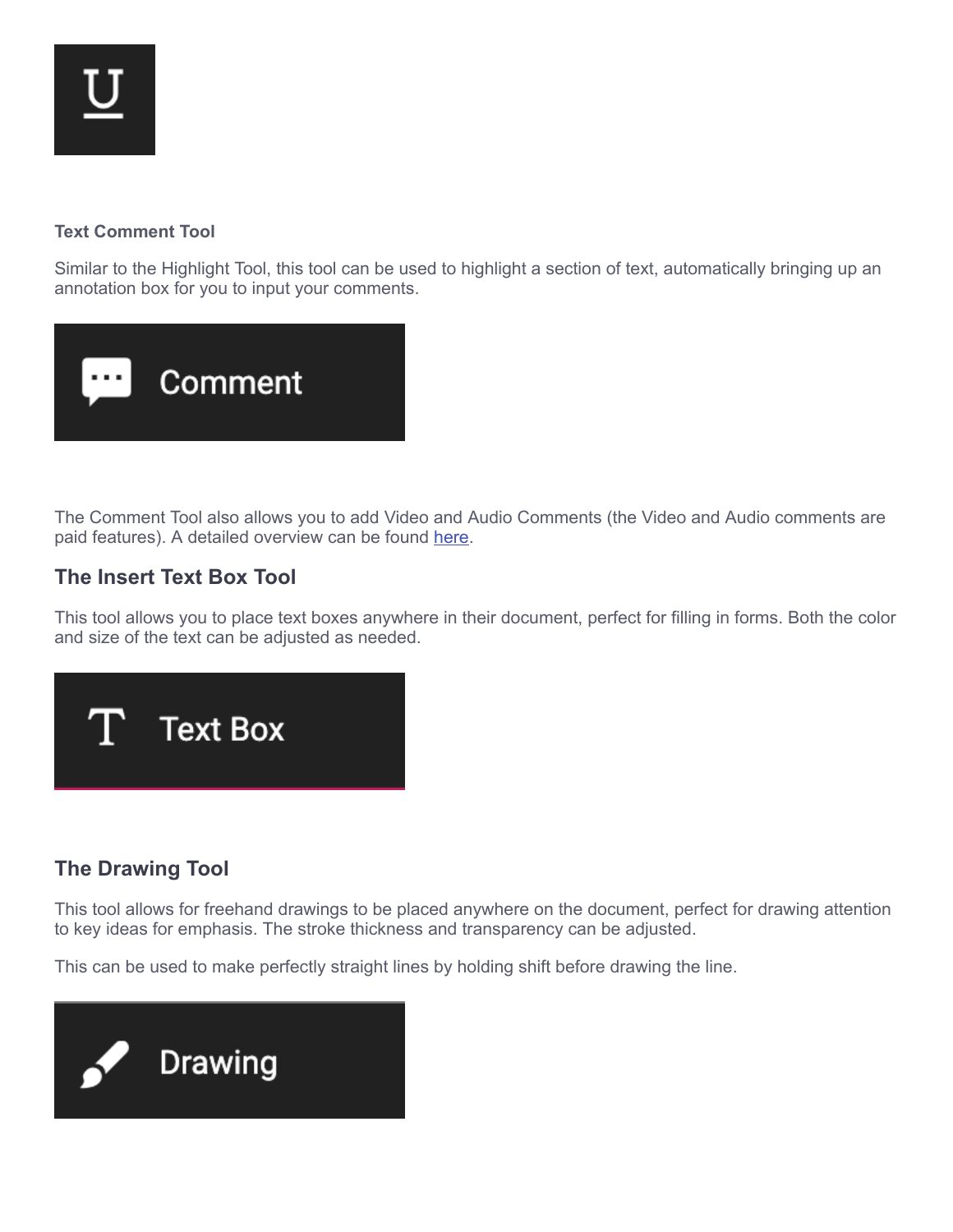## **The Shapes Tool**

This tool allows you to draw shapes on your PDF. This tool is ideal for marking areas that need to be quickly recognised. This tool allows you to mark with circle, square, and line shapes. The size, color, and transparency of the shapes can be adjusted.



### **The Eraser Tool**

You can use the eraser tool to erase shapes, text, signatures, and drawings that have been made onto your PDF. To use the eraser tool, simply click and drag over the annotation that you wish to remove.



There are two version of the Eraser Tool:

One for All Annotations. This clears any annotations made to the document. *Note***:** This will not erase highlights caused by inserting a text comment onto selected text.



And one for Drawing and Shapes Only. This ignores highlights, strikethrough/underlined text, comments and Text boxes.

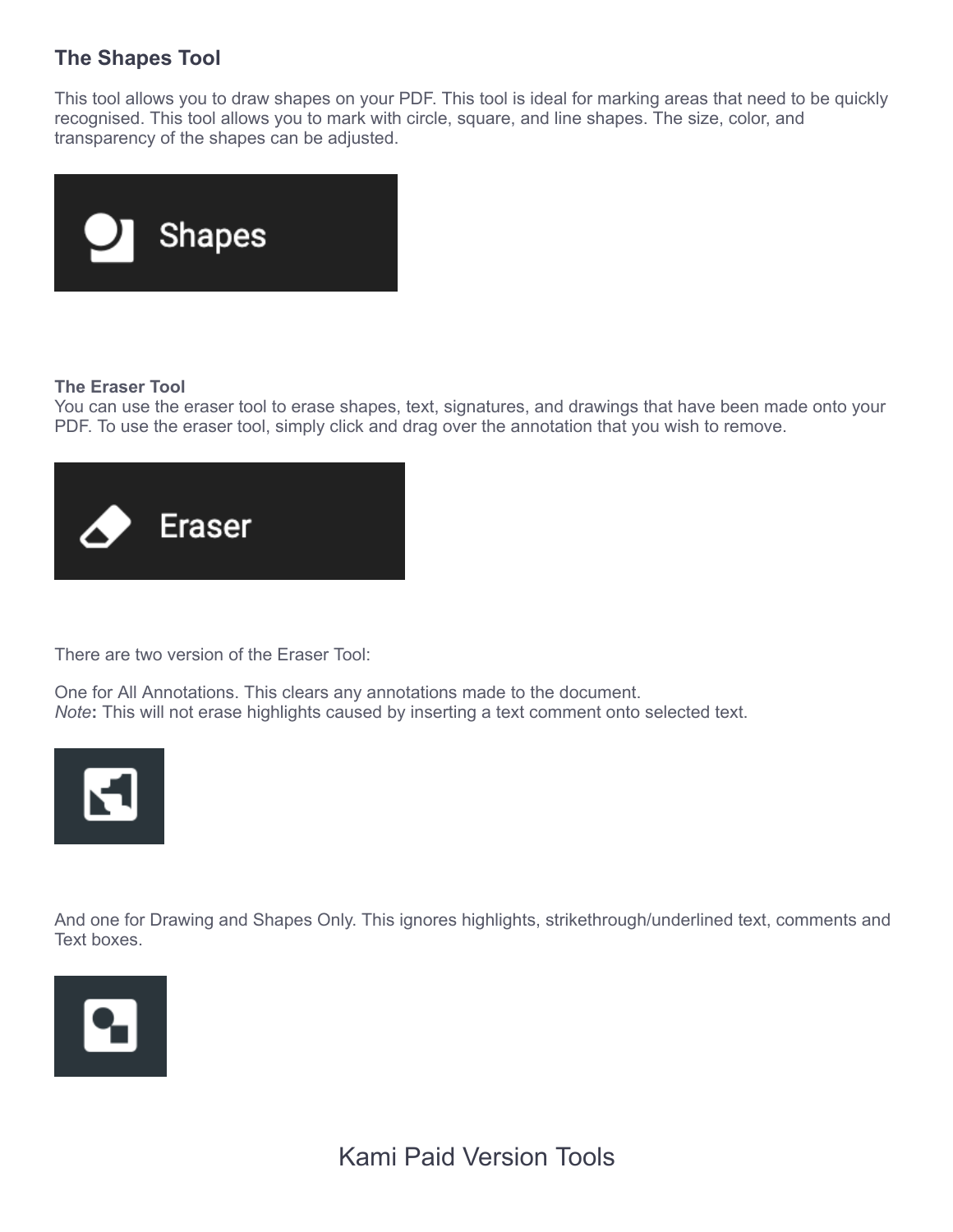## **The Dictionary Tool**

This tool allows you to select a word that you would like to see defined. Currently only English is supported.



### **Audio Comment Tool (subset of the Comment Tool)**

This tool allows you to attach a voice recording to a section of text in the same manner as a text comment.



### **Video Comment Tool (subset of the Comment Tool)**

This tool allows you to attach a video recording using an attached camera to a section of text in the same manner as a text comment.



### **Screen Capture Comment Tool (subset of the Comment Tool)**

This tool allows you to attach a video recording using an attached camera to a section of text in the same manner as a text comment. *Note: This feature requires that the Kami [Screen Capture Extension](https://chrome.google.com/webstore/detail/screen-capture-by-kami/jkahddofhbcgdndobkkhbhggjjmcoiel?hl=en) is installed on the device.*



### **The Equation Tool**

This tool allows you to create equations by using the symbols palette; (accessed from the pi symbol above the color options).